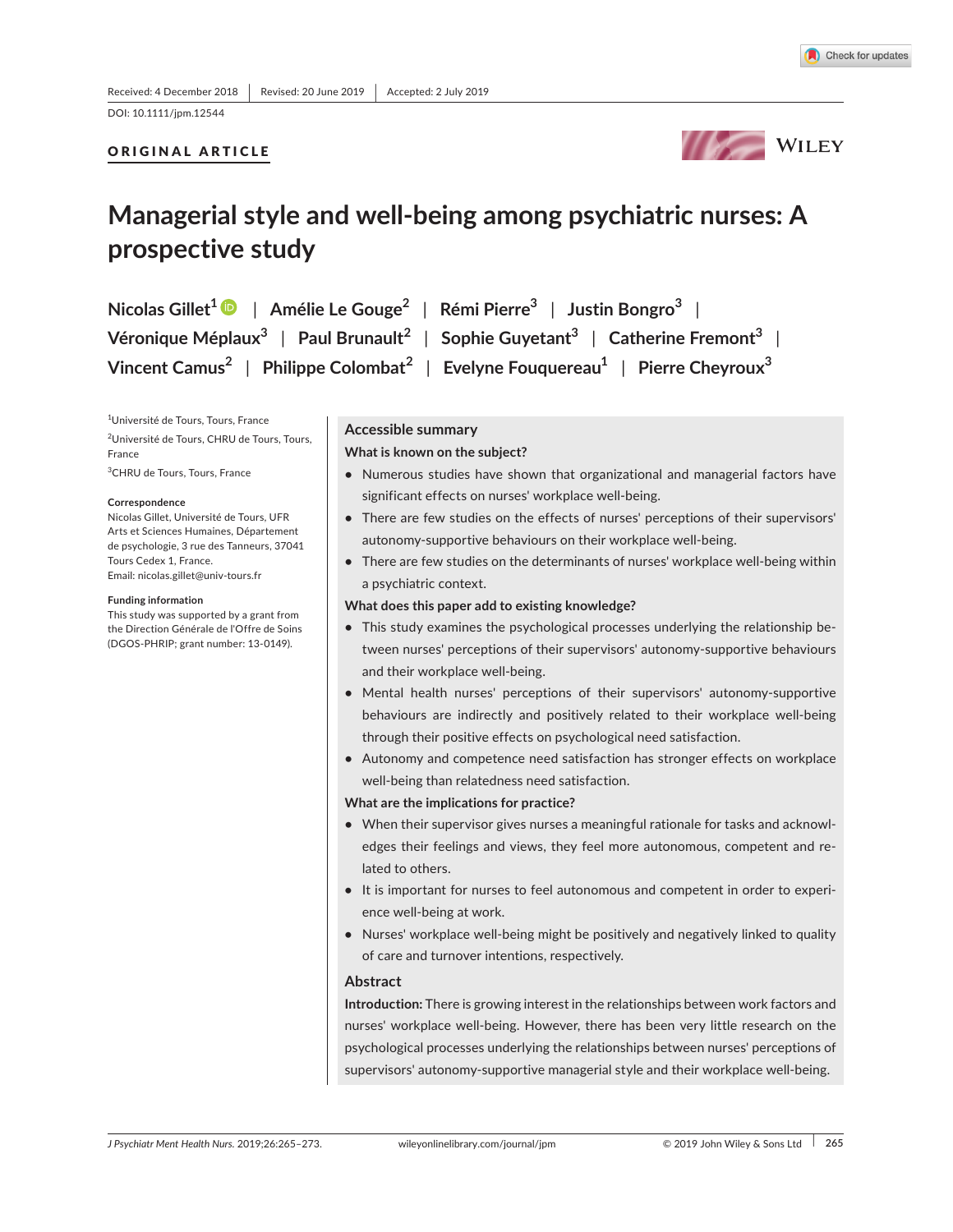Aim/question: Drawing on self-determination theory, we explored the mediating role of psychological need satisfaction (autonomy, competence and relatedness) in the relationships between nurses' perceptions of supervisors' autonomy-supportive managerial style and their workplace well-being, using a prospective design.

Method: A prospective questionnaire was given to nurses in eight French psychiatric units. Data were collected from a sample of 294 French nurses who completed measures of perceived supervisors' autonomy-supportive behaviours at Time 1 and of psychological need satisfaction, work engagement and job satisfaction at Time 2 one vear later.

Results: Results revealed that nurses' perceptions of supervisors' autonomy-supportive managerial style were indirectly and positively related to their vigour, dedication, absorption and job satisfaction one year later through their positive effects on psychological need satisfaction.

**Discussion/implications for practice:** Overall, this paper sheds light on the indirect effect of nurses' perceptions of supervisors' autonomy-supportive behaviours on their workplace well-being. Theoretical contributions and future directions, as well as implications for practice, are discussed.

#### **+)! "**

job satisfaction, nursing, perceived supervisors' autonomy-supportive managerial style, psychological need satisfaction, work engagement

# $1$  | **INTRODUCTION**

Nurses' well-being in the workplace has become a major issue in a context where western health organizations have been facing many challenges (e.g., large-scale organizational changes, austerity measures, inadequate staffing levels; Romppanen & Häggman-Laitila, 2017). In addition to the beneficial effects of high workplace wellbeing on nurses' mental health, it has been demonstrated that improving workplace well-being is related to better quality of care, as well as increased commitment to the organization and lower turnover rates (Almalki, Fitzgerald, & Clark, 2012). In the field of mental health nursing, identification of the specific factors associated with improved workplace well-being is all the more critical in that the work involves specific stressors (e.g., having to cope with violent and disruptive patients, especially in the context of scarce staff resources, dealing with difficult and challenging patient behaviour on a regular basis, difficulties in nurse relationships) and is associated with higher levels of stress and burnout than in other fields of nursing (Edwards, Burnard, Coyle, Fothergill, & Hannigan, 2000).

Over the years, various definitions of workplace well-being have been proposed, but it is generally recognized to be a complex multifaceted construct than can be studied through examination of work engagement and job satisfaction (Salanova et al., 2014). The present study focused on nurses' job satisfaction (i.e. the degree to which they enjoy their job or various facets of it, such as job design and incentives; Mueller & McCloskey, 1990) and work engagement

(i.e., a positive, fulfilling, work-related state of mind characterized by vigour, dedication and absorption; Schaufeli et al., 2002), which are widely recognized to be among the most important facets of nurses' workplace well-being, in terms of their impact at both the individual and the organizational levels (e.g., intention to leave the nursing profession, low quality of care; e.g., Van Bogaert, Wouters, Villems, Mondelaers, & Clarke, 2013). Numerous studies conducted over the last few decades have examined the social and intra-individual factors that may predict nurses' workplace well-being (e.g., Santos, Castanheira, Chambel, Amarante, & Costa, 2017). For instance, when nurses feel that their supervisor gives them a meaningful rationale for tasks, emphasizes choice rather than control and acknowledges their feelings and views (Deci, Connell, & Ryan, 1989), their job satisfaction is higher (Gillet, Colombat, Michinov, Pronost, & Fouquereau, 2013).

#### $1.1$  | Limitations of previous research

In the healthcare setting, the dominant approach has been to model simple sets of relationships whereby work-related factors are hypothesized to predict nurses' workplace well-being through unspecified or untested mechanisms. In psychiatry, nurses' workplace well-being has been found to be associated with lower occupational stress (Hamaideh, 2012) and higher perceived organizational support/justice (Brunault et al., 2014). However, one of the main limitations of these studies is their cross-sectional design, which does not

**|Պ-**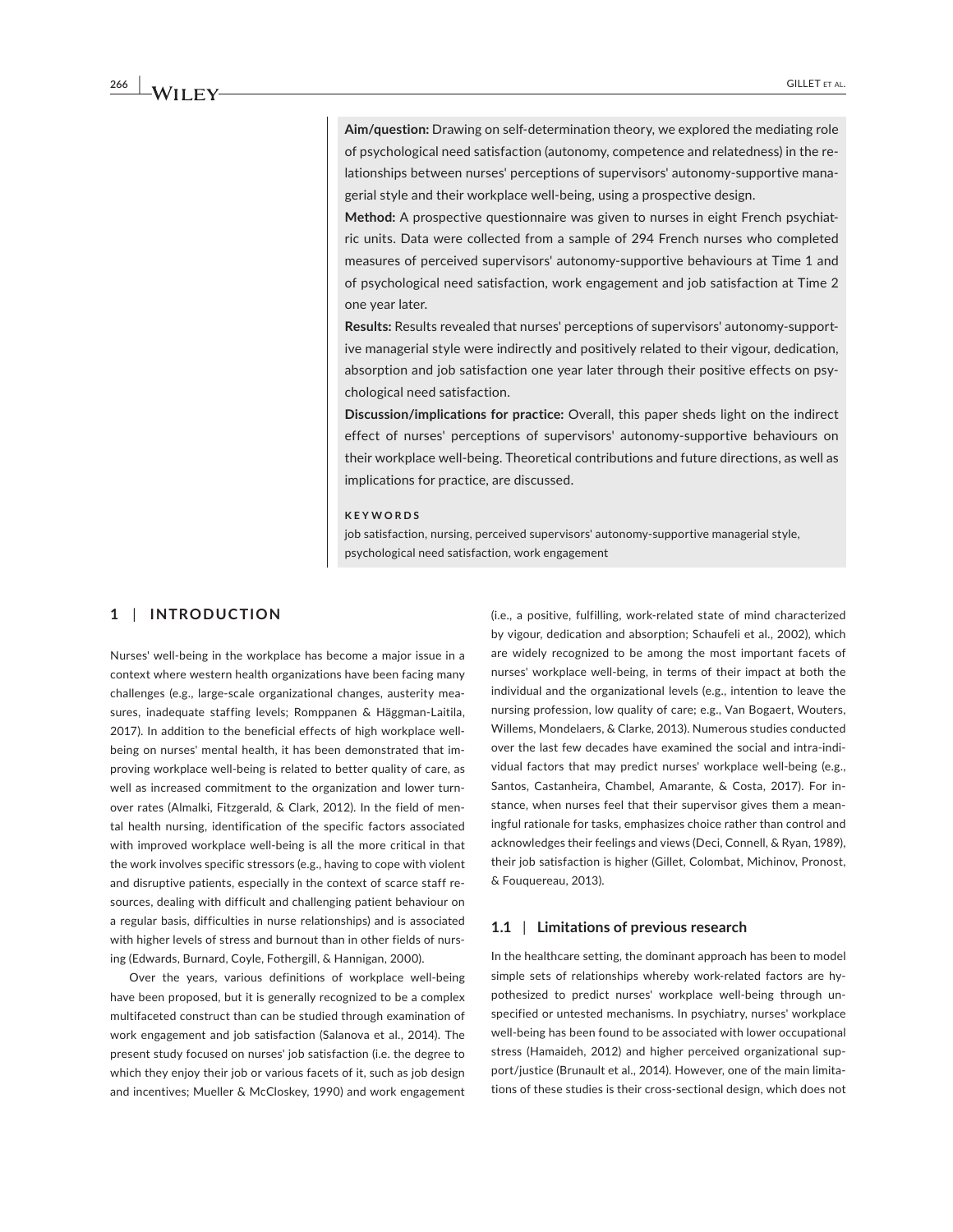show the effects of organizational/managerial variables on nurses' workplace well-being over time. In addition, studies on the determinants of psychiatric nurses' job satisfaction and work engagement are scarce (Van Bogaert et al., 2013). Finally, although some key variables implicated in the development of nurses' workplace well-being have been identified, additional studies are needed to examine the underlying mechanisms. In line with these issues, we used a prospective design to examine the mediating role of autonomy, competence and relatedness need satisfaction (Ryan & Deci, 2000) in the relationships between nurses' perceptions of managerial style and their work engagement and job satisfaction.

# **1.2** | Rationale

It is important that a comprehensive assessment of work engagement should include the components of vigour, dedication and absorption (Schaufeli et al., 2002) and not only produce an overall score. Indeed, recent findings suggest that these three components of work engagement present theoretically meaningful and differentiated patterns of associations with a variety of external criteria (Gillet, Becker, Lafrenière, Huart, & Fouquereau, 2017). We conducted this research in France, where the mental health system has specific features, including organization on a geographical basis since 1960, a dramatic decrease in the number of beds in the late twentieth century and, as in other countries, staff shortages.

### $1.3$  | Aims and objectives

We postulated that nurses' satisfaction of their psychological needs for autonomy, competence and relatedness at Time 2 would fully mediate the relationships between their perceptions of managerial style at Time 1 and their work engagement (i.e., vigour, dedication and absorption) as well as their job satisfaction at Time 2.

# **1.4** | Perceived managerial style, need **satisfaction and workplace well-being**

A number of empirical studies have shown that perceived managerial style is positively related to desirable outcomes such as performance and workplace well-being (Gillet, Colombat, et al., 2013; Gillet, Gagné, Sauvagère, & Fouquereau, 2013). Self-determination theory (SDT; Ryan & Deci, 2000) also highlights the psychological needs for autonomy (the need to experience a sense of volition and psychological freedom), competence (the need to feel effective when interacting with one's environment) and relatedness (the need to feel connected with others) as essential ingredients of individuals' optimal functioning. While it is recognized that an assessment of psychological need satisfaction should include autonomy, competence and relatedness (Bidee, Vantilborgh, Pepermans, Griep, & Hofmans, 2016), employees may experience their need satisfaction in a more holistic way, as a single overarching dimension (Huyghebaert et al., 2018). However, research has also revealed theoretically meaningful and differentiated relations between these three needs and a variety

of external criteria (Trépanier, Fernet, & Austin, 2016). For instance, Trépanier et al. (2016) showed that workplace bullying significantly and negatively predicted autonomy and competence need satisfaction, while the relationship between workplace bullying and relatedness need satisfaction was not significant.

Gillet, Colombat, et al. (2013) investigated the relationship between nurses' perceptions of managerial style and the satisfaction of their psychological needs for autonomy, competence and relatedness, but regrettably, they only established a link with nurses' overall need satisfaction, aggregating the three psychological needs. There is thus a need for empirical research to look beyond this global relationship and investigate nurses' perceptions of managerial style in greater depth. In line with past studies, it is likely that nurses' perceptions of managerial style are related positively to each of the three needs. Indeed, when nurses have a positive perception of managerial style, they may feel valued and appreciated, which may satisfy their need for relatedness. Similarly, they may feel that they are perceived as being able to help resolve problems with which they are directly involved. They may thus feel valued, and their need for competence will be met. Finally, their need for autonomy may be satisfied as they have some control over their work environment.

Moreover, there is now a sizeable body of research linking nurses' satisfaction of their psychological needs to their workplace wellbeing. For instance, nurses' need satisfaction has been positively related to work engagement (Gillet et al., 2015) and job satisfaction (Huyghebaert et al., 2018). However, these previous studies considered psychological need satisfaction as a unitary construct, without examining the specific effects of autonomy, competence and relatedness. Furthermore, they are often based on cross-sectional designs. Nevertheless, Kovjanic, Schuh, and Jonas (2013) showed that satisfaction of competence and relatedness needs has significant and positive effects on work engagement, unlike satisfaction of the need for autonomy. Prospective studies are thus clearly needed to examine the effects of each need separately, especially in the nursing context.

# $2$  | METHOD

### $2.1 \parallel$  Study design and sample

Data for this prospective study were collected through questionnaires at two time points over a one-year period. Nurses working in the eight French psychiatric hospitals that had agreed to take part in the study were invited to complete an online questionnaire. Participants completed one questionnaire (assessing perceived managerial style) between January 2015 and December 2015 (Time 1, *n* = 548), and they were invited to complete a second questionnaire (assessing need satisfaction, job satisfaction and work engagement) one year later (Time 2, *n* = 294).

# $2.2$  | Data collection

Both the director and the health and safety committee of each hospital gave their written informed consent for participation in the

**WILEY**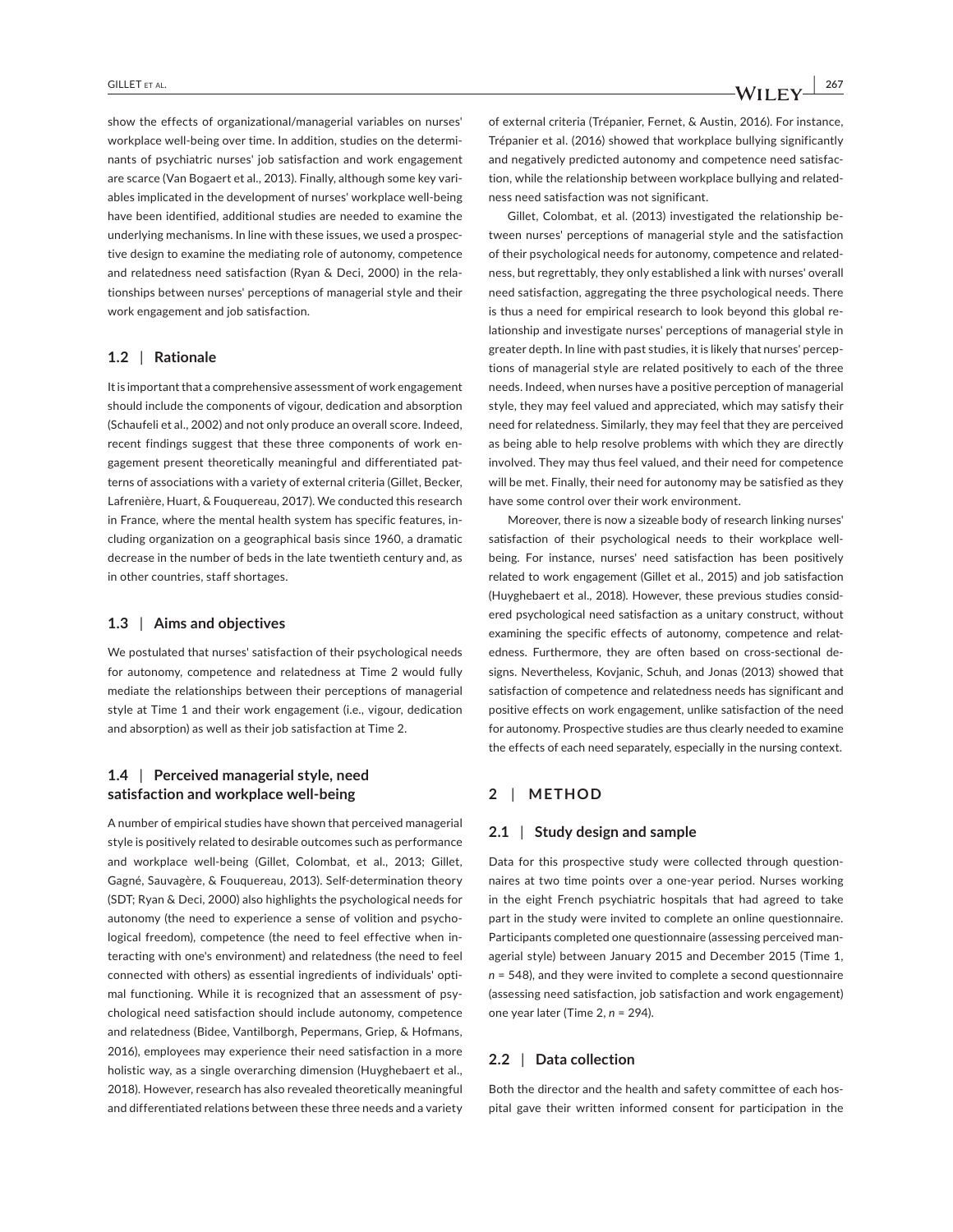study. In the first assessment phase (Time 1), participants were recruited during three on-site visits per centre, with at least two investigators per visit. During these visits, the researchers met the nurses in their own work environment (without the managers) and gave a short presentation of the study to each team. In the second phase (Time 2, 1 year after Time 1), participants were asked to answer an online questionnaire sent via email. They were informed that participation was voluntary and that their responses would be anonymous. Each participant was given an identification code to enable researchers to match their responses at the two data collections. Each participant signed an informed consent form emphasizing the anonymous and voluntary nature of the study. We also told the participants that their responses would not be disclosed to the hospital or unit management staff. No incentive was offered to take part in the study. Finally, we informed the participants that a debriefing would be held in each hospital in 2019, after completion of the main statistical analyses.

### **3** | MATERIAL

#### **3.1** | Perceived managerial style (Time 1)

lurses' perceptions of managerial style (*α* = .97 in this sample) were assessed with the scale developed by Gillet, Vallerand, Paty, Gobancé, and Berjot (2010), which was slightly adapted to the work context for the purposes of the present study (see also Gillet, Gagné, et al., 2013). For instance, the first item ("I feel that my coach provides me with choices, options, and opportunities about whether to do this sport activity") was modified ("I feel that my supervisor provides me with choices, options, and opportunities regarding my work"). This questionnaire is a 12-item self-report measure assessing the extent to which nurses perceive their supervisor to be autonomy-supportive (e.g., "I think that my supervisor understands why I choose to do this work"). Responses were given on a 7-point scale ranging from 1 (strongly disagree) to 7 (strongly agree), with high values reflecting a more positive perception of managerial style. Results of previous studies revealed adequate psychometric properties of the scale (e.g.,  $\alpha$  = .97 in Gillet, Gagné, et al. (2013) study).

#### $3.2$  | Psychological need satisfaction (Time 2)

Nurses' satisfaction of their needs for competence (5 items;  $\alpha$  = .81 in this sample; e.g., "I often feel that I am very efficient at work"), autonomy (5 items;  $\alpha$  = .84 in this sample; e.g., "Generally, I feel free to express my ideas and opinions at work") and relatedness (5 items;  $\alpha$  = .72 in this sample; e.g., "I have a lot of sympathy for the people with whom I interact at work") was assessed with the Basic Psychological Needs in Sport Scale (Gillet, Rosnet, & Vallerand, 2008). The scale was modified in the present study to assess need satisfaction in the work domain (see also Gillet, Colombat, et al., 2013; Gillet, Fouquereau, Forest, Brunault, & Colombat, 2012). For instance, the item "I often feel that I am very efficient in my sport activity" was modified as follows: "I often feel that I am very efficient at work". Participants rated their responses on a 7-point scale ranging from 1 (strongly disagree) to 7 (strongly agree), with high values indicating a higher level of autonomy, competence and relatedness need satisfaction. Previous investigations revealed adequate levels of internal consistency and satisfactory construct validity of this scale (e.g.,  $\alpha$  = .78 for autonomy,  $\alpha$  = .81 for competence and  $\alpha$  = .76 for relatedness in Gillet et al.'s (2019) study).

#### $3.3$  | Work engagement (Time 2)

The Utrecht Work Engagement Scale (UWES-9; Schaufeli, Bakker, & Salanova, 2006) was used to assess nurses' work engagement. This instrument includes three subscales assessing vigour (3 items;  $\alpha$  = .78 in this sample; e.g., "At work, I feel bursting with energy"), dedication (3 items;  $\alpha$  = .81 in this sample; e.g., "I am enthusiastic about my work") and absorption (3 items;  $\alpha$  = .75 in this sample; e.g., "I feel happy when I am working intensely"). These items were rated on a 7-point scale ranging from 0 (never) to 6 (always), with high values indicating a higher level of work engagement. Results of previous research show that this scale has adequate factorial structure and internal consistency (e.g.,  $\alpha$  = .87 for vigour,  $\alpha$  = .93 for dedication and  $\alpha$  = .87 for absorption in Gillet et al.'s (2017) study).

#### $3.4$  | Job satisfaction (Time 2)

As in previous research (e.g., Gillet et al., 2012), job satisfaction was assessed with five items ( $\alpha$  = .88 in this sample; e.g., "My work conditions are excellent") adapted from the Satisfaction with Life Scale (Blais, Vallerand, Pelletier, & Brière, 1989; Diener, Emmons, Larsen, & Griffin, 1985). For instance, the third item ("I am satisfied with my life") was modified in the present study ("I am satisfied with my work"). Responses were made on a scale ranging from 1 (strongly dis*agree*) to 7 (strongly agree), with high values indicating a higher level of job satisfaction. Previous studies provided evidence for the factorial structure and high internal reliability of the scale (e.g.,  $\alpha$  = .89 in Gillet, Gagné, et al. (2013) study).

#### **3.5** | Data analysis

We first used descriptive statistics (e.g., means and standard deviations) to characterize our sample. Student's t tests were also conducted to compare participants who took part solely in the first session (i.e., T1) with those who completed the questionnaires at both time points (i.e., T1-T2) and identify potential differences on the variables assessed in the present study. Furthermore, correlation analyses, using the statistical package SPSS, were used to examine the relationships between perceived managerial style at Time 1, psychological need satisfaction at Time 2, job satisfaction at Time 2 and work engagement reported at Time 2 (i.e., vigour, dedication and absorption). Finally, our proposed model was tested through structural equation modelling using Mplus 7.4 (Muthén & Muthén, 2015) and bootstrapping analyses were used to confirm the indirect effects (see the Results section for more details).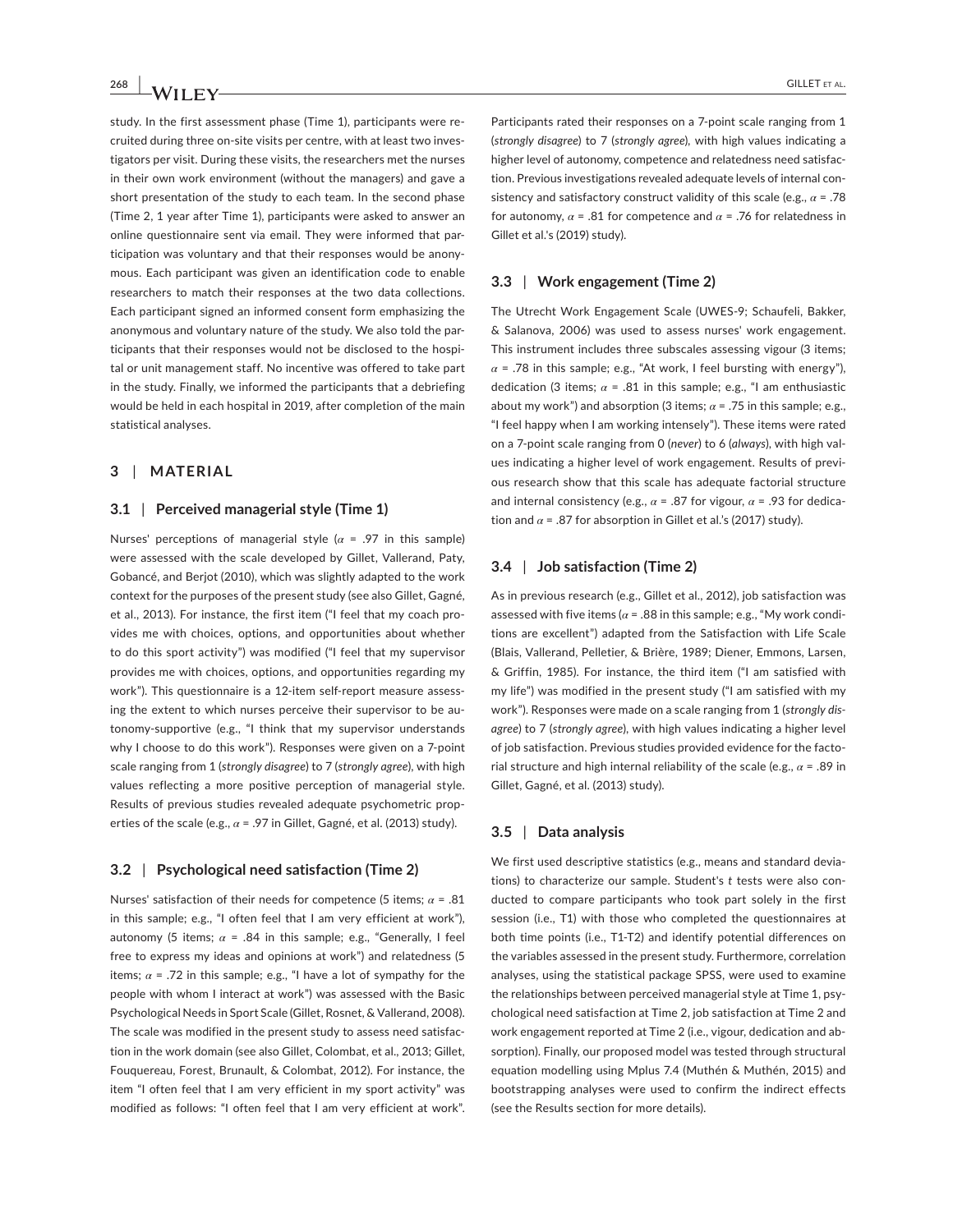| <b>Variable</b>                          | M    | <b>SD</b> | $\mathbf{1}$             | $\overline{2}$    | 3                        | $\overline{4}$           | 5                        | 6                        | $\overline{7}$           | 8 |
|------------------------------------------|------|-----------|--------------------------|-------------------|--------------------------|--------------------------|--------------------------|--------------------------|--------------------------|---|
| 1. Perceived managerial<br>style (T1)    | 4.86 | 1.33      | $\overline{\phantom{m}}$ |                   |                          |                          |                          |                          |                          |   |
| 2. Autonomy need satis-<br>faction (T2)  | 5.00 | 1.01      | 0.327                    | $\qquad \qquad -$ |                          |                          |                          |                          |                          |   |
| 3. Competence need<br>satisfaction (T2)  | 5.13 | 0.79      | 0.255                    | 0.638             | $\overline{\phantom{0}}$ |                          |                          |                          |                          |   |
| 4. Relatedness need<br>satisfaction (T2) | 5.30 | 0.70      | 0.280                    | 0.547             | 0.575                    | $\overline{\phantom{m}}$ |                          |                          |                          |   |
| 5. Vigour (T2)                           | 3.91 | 0.89      | 0.255                    | 0.526             | 0.522                    | 0.445                    | $\overline{\phantom{m}}$ |                          |                          |   |
| 6. Dedication (T2)                       | 4.40 | 0.96      | 0.269                    | 0.448             | 0.524                    | 0.398                    | 0.730                    | $\overline{\phantom{a}}$ |                          |   |
| 7. Absorption (T2)                       | 3.89 | 0.87      | 0.215                    | 0.314             | 0.391                    | 0.283                    | 0.537                    | 0.611                    | $\overline{\phantom{a}}$ |   |
| 8. Job satisfaction (T2)                 | 4.31 | 1.30      | 0.231                    | 0.654             | 0.542                    | 0.435                    | 0.604                    | 0.601                    | 0.356                    |   |

TABLE 1 Means, standard deviations and correlations between variables

*Note: All correlations are significant (p < .001).* 

### $4$  | RESULTS

#### $\mathsf{4.1}$  | Descriptive statistics

A total of 548 French nurses were contacted in their own unit in 2015, and 410 agreed to participate in the study at Time 1 (participation rate was 74.8%). A total of 294 nurses returned their completed survey at both time points. Their average age was 37.63 years (*SD* = 10.02), 239 were women (81.3%), and 55 were men (18.7%). Participants' average tenure in psychiatric nursing was 10.35 years  $(SD = 8.40)$ , and their average tenure in their current unit was 5.30 years (SD = 6.26). Among all respondents, 82.0% (n = 241) worked full time and 18.0% (n = 53) worked part time. Student's  $t$  tests revealed no significant differences between nurses who only completed the first questionnaire and those who completed the questionnaires at both time points regarding perceived managerial style (M<sub>T1</sub> = 4.89, SD<sub>T1</sub> = 1.32, M<sub>T1-T2</sub> = 4.86, SD<sub>T1-T2</sub> = 1.33;  $t(722) = -0.21$ ,  $p = .83$ ), age  $(M_{T1} = 37.40, SD_{T1} = 10.27, M_{T1}$ .  $_{T2}$  = 37.63, SD<sub>T1-T2</sub> = 10.02; *t*(820) = 0.32, *p* = .75), tenure in psychiatric nursing ( $M_{T1}$  = 10.28,  $SD_{T1}$  = 8.84,  $M_{T1-T2}$  = 10.35,  $SD_{T1-T2}$  = 8.40;  $t(820) = 0.11, p = .92$ , tenure in the current unit  $(M_{T1} = 5.33,$ *SD*<sub>T1</sub> = 6.48,  $M_{T_1-T_2}$  = 5.30, *SD*<sub>T1-T2</sub> = 6.26; *t*(818) = -0.07, *p* = .94) and gender (*t*(820) = 0.73, *p* = .47).

#### $\bf 4.2$  | Preliminary analyses

Correlation analyses (see Table 1) showed significant positive associations between perceived managerial style at Time 1 and autonomy (*r* = .33; *p* < .001), competence (*r* = .26; *p* < .001) and relatedness (*r* = .28; *p* < .001) need satisfaction at Time 2, and also job satisfac- $\frac{1}{2}$  fion ( $r = .23$ ;  $p \le .001$ ), vigour ( $r = .26$ ;  $p \le .001$ ), dedication ( $r = .27$ ; *p* < .001) and absorption (*r* = .22; *p* < .001) at Time 2. Results also showed significant positive correlations between autonomy, competence and relatedness need satisfaction at Time 2 and job satisfaction (rs between = 0.44 and 0.65;  $p < .001$ ), vigour (rs between = 0.45 and 0.53; *p* < .001), dedication (*rs* between = 0.40 and 0.52; *p* < .001) and absorption ( $rs$  between = 0.28 and 0.39;  $p < .001$ ) also at Time 2. These results provide preliminary support for our hypotheses.

#### $\blacksquare$  **3** Structural equation modelling

The proposed model included eight latent variables and 43 indicators (items). Each latent variable had between three (vigour, dedication and absorption) and twelve (perceived managerial style) indicators. In line with our hypotheses, we tested the proposed model by including unidirectional paths between perceived managerial style and autonomy, competence and relatedness need satisfaction. We also specified links between these three needs and job satisfaction, vigour, dedication and absorption (see Figure 1). Finally, we controlled for the effects of nurses' tenure in psychiatric nursing and in their current unit on autonomy, competence and relatedness need satisfaction, as well as on work engagement (vigour, dedication and absorption) and job satisfaction. It is noteworthy that our model did not include paths from perceived managerial style to work engagement and job satisfaction, because, as mentioned above, we hypothesized that psychological need satisfaction would fully mediate the relationships between nurses' perceptions of managerial style and their work engagement as well as their job satisfaction.

This model with mediated effects of need satisfaction at Time 2 in the relationships between perceived managerial style at Time 1 and outcomes (job satisfaction, vigour, dedication and absorption at Time 2) showed a satisfactory fit to the data (Hu & Bentler,  $1999$ :  $\chi^2$  = 1,435.27, df = 791, TLI = 0.92, CFI = 0.93, RMSEA = 0.05 (0.05-0.06), AIC = 1745.27. All indicators were significantly related  $(p \le .001)$  to their corresponding latent variables (loadings ranged between 0.41 and 0.94). Additionally, results revealed that perceived managerial style was positively related to autonomy ( $\beta$  = .33;  $b = 0.38$ ; *SE* = 0.07;  $p < .001$ ), competence ( $\beta = .30$ ;  $b = 0.16$ ; *SE* = 0.04;  $p$  < .001) and relatedness ( $\beta$  = .30;  $b$  = 0.17; *SE* = 0.04;  $p$  < .001) need satisfaction. Autonomy need satisfaction was also positively asso $i$ ciated with job satisfaction ( $\beta$  = .68;  $b$  = 0.81; *SE* = 0.14;  $p$  < .001) and vigour ( $\beta$  = .34;  $b$  = 0.20; *SE* = 0.08;  $p \le 0.01$ ), but it was not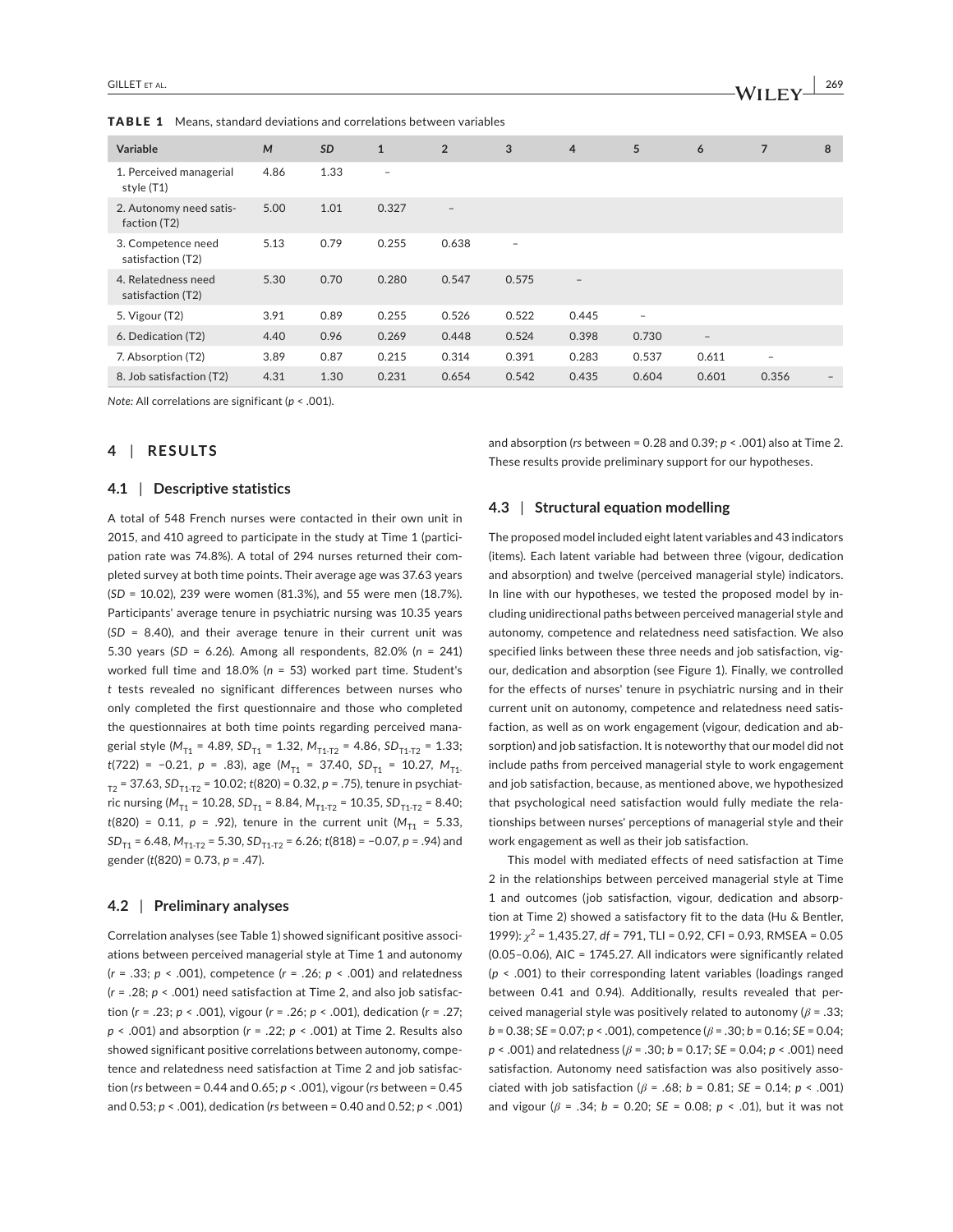

FIGURE 1 Results of structural equation modelling. Note. For clarity, neither the effects of tenure nor covariances and indicators (items) of the latent variables are presented. All relationships are significant at  $p < .05$ except those with a dashed line

significantly related to dedication  $(\beta = .01; b = 0.01; SE = 0.09; p = .91)$ or absorption ( $\beta$  = .02;  $b$  = .01; *SE* = 0.05;  $p$  = .88). Competence need satisfaction was positively associated with job satisfaction  $(\beta = .27;$  $b = 0.73$ ; *SE* = 0.27; *p* < .01), vigour ( $\beta$  = .30; *b* = 0.40; *SE* = 0.16; *p* < .05), dedication (*β* = .62; *b* = 1.13; *SE* = 0.24; *p* < .001) and absorption ( $β$  = .43;  $b$  = 0.35; *SE* = 0.12;  $p$  < .01). Relatedness need satisfaction was not significantly associated with job satisfaction  $(\beta = -.17; b = -0.40; SE = 0.23; p = .08)$ , vigour  $(\beta = .14; b = 0.16;$ *SE* = 0.14;  $p = .23$ ), dedication ( $\beta = .00$ ;  $b = 0.00$ ; *SE* = 0.17;  $p = 1.00$ ) or absorption ( $β$  = -.02;  $b$  = -0.02; *SE* = 0.09;  $p$  = .86). Finally, tenure in the current unit only had a significant effect on vigour ( $\beta$  = .14;  $b = 0.02$ ; *SE* = 0.01;  $p < .05$ ), while tenure in psychiatric nursing had a significant effect on vigour  $(\beta = -.21; b = -0.02; SE = 0.01; p < .01)$ ,  $\Delta$ dedication ( $\beta$  = -.15;  $b$  = -0.02; *SE* = 0.01;  $p$  < .05) and absorption  $(\beta = -.24; b = -0.01; SE = 0.00; p < .01).$ 

**ƑƕƏՊ-**

We also tested a mediation model with direct effects between perceived managerial style at Time 1 and outcomes (job satisfaction, vigour, dedication and absorption at Time 2). Links were also specified between perceived managerial style at Time 1 and need satisfaction at Time 2, and also between need satisfaction at Time 2 and job satisfaction, vigour, dedication and absorption at Time 2. This mediation model with direct and indirect effects did not provide better fit indices  $\chi^2$  = 1,431.84, *df* = 787, TLI = 0.92, CFI = 0.93,  $RMSEA = 0.05 (0.05 - 0.06)$ , AIC = 1749.84) than the previously reported model that included only indirect effects. To compare these two models, we used the Akaike information criterion (AIC). The model providing the best fit is represented by the lowest value on this index (Bozdogan & Ramirez, 1987). Moreover, the direct effects of perceived managerial style on job satisfaction, vigour, dedication and absorption were not significant ( $p > .05$ ). In sum, as indicated by its lower AIC value, the proposed model including indirect effects provided a better fit than the mediation model with direct effects.

Bootstrapping analyses (see Preacher & Hayes, 2008) were then conducted, on the proposed model, to confirm the mediating role of autonomy, competence and relatedness need satisfaction in the relationships between perceived managerial style and job satisfaction, vigour, dedication and absorption. The indirect effects were tested with 90% confidence intervals computed from 10,000 bootstrap samples. Results confirmed the indirect effects of perceived managerial style on vigour through autonomy (b = 0.18; CI = [0.06-0.33];  $p < .05$ ) and competence ( $b = 0.41$ ; CI = [0.10-0.75]; *p* < .05) need satisfaction, the indirect effects of perceived managerial style on absorption ( $b = 0.36$ ; CI =  $[0.16 - 0.64]$ ;  $p < .01$ ) and dedication (b = 1.12; CI = [0.74-1.76]; p < .01) through competence need satisfaction and the indirect effects of perceived managerial style on job satisfaction through autonomy ( $b = 0.79$ ; CI =  $[0.57-1.06]$ ; *p* < .01) and competence (*b* = 0.78; CI = [0.21-1.36]; *p* < .05) need satisfaction.

# $5$  | DISCUSSION

This study aimed to explore the indirect effects over time of nurses' perceptions of managerial style on their job satisfaction and work engagement (i.e. vigour, dedication and absorption) through their autonomy, competence and relatedness need satisfaction. Our findings confirm that nurses' perceptions of managerial style had a positive effect on satisfaction of their psychological needs for autonomy, competence and relatedness one year later. In turn, autonomy need satisfaction had positive effects on job satisfaction and vigour, while competence need satisfaction had positive effects on job satisfaction, vigour, dedication and absorption. By contrast, relatedness need satisfaction had no significant effect on these outcomes. These findings indicate that the perception of managerial style is a valuable lever to facilitate nurses' need satisfaction over time and thus enhances their workplace well-being.

#### $\blacksquare$  **What the study adds to the existing literature**

Our research contributes to the literature by identifying a mechanism (psychological need satisfaction) that explains the effects of nurses' perceived managerial style on their workplace well-being over time. Specifically, when supervisors give nurses a meaningful rationale for carrying out tasks, emphasize choice rather than control and acknowledge their feelings and views (Deci et al., 1989), they satisfy the nurses' psychological needs and give them the essential ingredients for optimal functioning, leading to higher levels of workplace well-being. These results provide further support for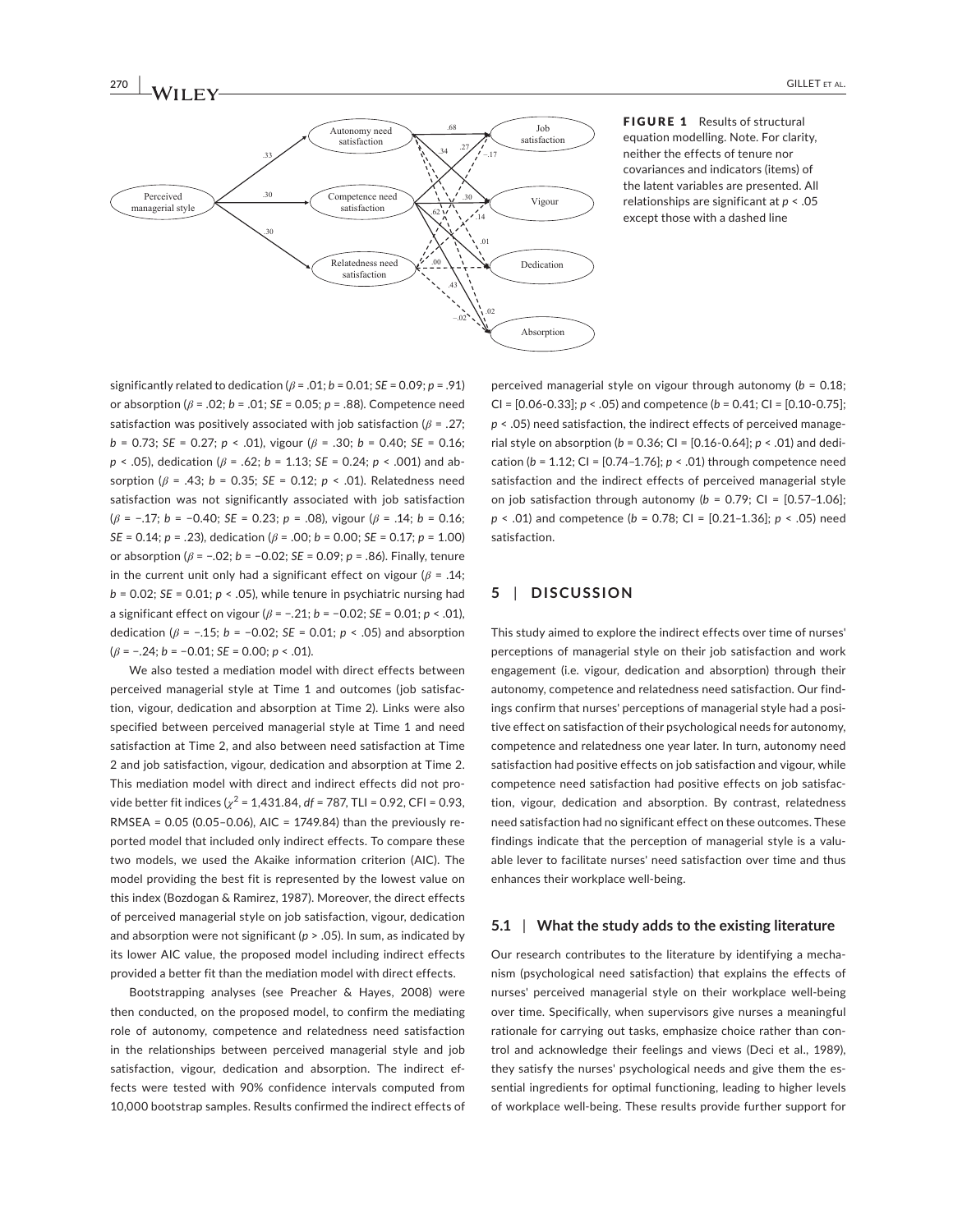SDT in organizations (Gagné & Deci, 2005), and more specifically in the nursing context (Gillet, Colombat, et al., 2013), by showing that need satisfaction is a crucial factor explaining the effects of managerial approaches on positive individual outcomes (job satisfaction and work engagement). More generally, our findings fill a gap in the research on need satisfaction in the nursing domain (Trépanier et al., 2016), and, to the best of our knowledge, they are the first to demonstrate these effects in psychiatry. This study also extends research using cross-sectional designs to analyse the links between managerial interventions and nurses' need satisfaction (Gillet, Colombat, et al., 2013). Our research thus offers additional insight into the prospective relationships between these dimensions.

However, it is noteworthy that satisfaction of the need for competence, in contrast to relatedness, predicted the four outcomes (job satisfaction, vigour, dedication and absorption), while autonomy need satisfaction predicted job satisfaction and vigour. The current findings do not corroborate Ryan and Deci's (2000) observation that autonomy is the most salient and the most influential of the three psychological needs. By contrast, our finding that competence need satisfaction is positively associated with all four outcomes is consistent with recent SDT studies showing that competence need satisfaction is associated with higher task performance (Greguras & Diefendorff, 2009). Our findings thus provide an interesting implication for SDT by demonstrating that the need for competence plays a more central role than initially postulated in previous research (Ryan & Deci, 2000). More generally, as postulated by Ryan and Deci (2000), autonomy and competence need satisfaction has stronger effects on work engagement and job satisfaction than relatedness need satisfaction.

#### $\mathbf{5.2}$  | Limitations and future directions

Although the present research contributes to a better understanding of the indirect effects of nurses' perceptions of managerial style on their workplace well-being through psychological need satisfaction, it has some limitations. First, it only examined a positive set of outcomes associated with perceived managerial style and did not include negative consequences (e.g., work-family conflict, burnout, turnover). By including such indicators, future research could provide a more comprehensive understanding of nurses' psychological health, attitudes and behaviours. Second, it would be interesting to examine the role of need thwarting in the relationship between perceived managerial style and negative outcomes. Indeed, previous research in the work context has shown that need satisfaction and thwarting are two separate psychological experiences that can have common antecedents (e.g., perceived management style) but have different consequences over time (e.g., Huyghebaert et al., 2018). More generally, it would be interesting to examine whether other mechanisms are involved in the relationship between nurses' perceptions of managerial style and their workplace well- and ill-being. A third limitation of this study pertains to the specific context of the French mental health service. Our hypotheses should thus be tested in other countries before extrapolating the validity of our findings

to mental healthcare settings with different cultural backgrounds. Finally, this study was conducted with a relatively small sample and relied on various scales adapted to the work domain. Our findings should thus be replicated with a larger number of nurses and different scales.

#### $\mathbf{5.3}$  | Implications for practice

While our results suggest avenues for future research, they also have some valuable implications for organizations and practitioners wishing to increase the workplace well-being of mental health nurses. In particular, they highlight the importance of promoting autonomy-supportive behaviours. In other words, supervisors should increase the extent to which they accept the nurses' views, and encourage choice and self-regulation. This seems particularly relevant in the field of mental health, where nurses are faced with situations that are related to interpersonal stressors (e.g., working with patients with psychiatric disorders, which can affect their capacity to interact properly with their peers). Interestingly, previous intervention studies found that supervisors can learn how to become more autonomy-supportive in their interactions with others (e.g., Reeve & Jang, 2006). For instance, Hardré and Reeve (2009) showed that supervisors who received training on how to be more autonomysupportive with their employees displayed more autonomy-supportive behaviours than non-trained supervisors in a control group. Moreover, participants in the experimental group had higher levels of autonomous motivation and were more engaged in their work than those in the control group.

Another important implication of our results is the demonstration of the indirect effects of perceived managerial style on job satisfaction through competence need satisfaction. Working in psychiatry involves specific skills, notably interpersonal: patients with psychiatric disorders can experience severe interpersonal difficulties, sometimes leading to agitation or violent acts that might undermine the nurses' motivation to work in this field. We can assume that the nurses' supervisors might act as a role model (Bandura, 1977): by recognizing and meeting the nurses' psychological needs, they may help the nurses to do likewise with their patients, thereby increasing their level of competence need satisfaction, well-being and motivation. More generally, nurses with high levels of workplace well-being are more likely to perform extra-role behaviours at work (Tsai & Wu, 2010) and display high levels of organizational commitment (Chang, 2015). Workplace well-being is also positively related to the amount of effort and time exerted during work hours (Boamah, Read, & Laschinger, 2017). Nurses experiencing high levels of workplace well-being may thus strongly adhere to policies and procedures that have significant and positive effects on patient care.

# **6** | RELEVANCE STATEMENT

This paper is the first to demonstrate (using a prospective study) that mental health nurses' perceptions of how their manager values and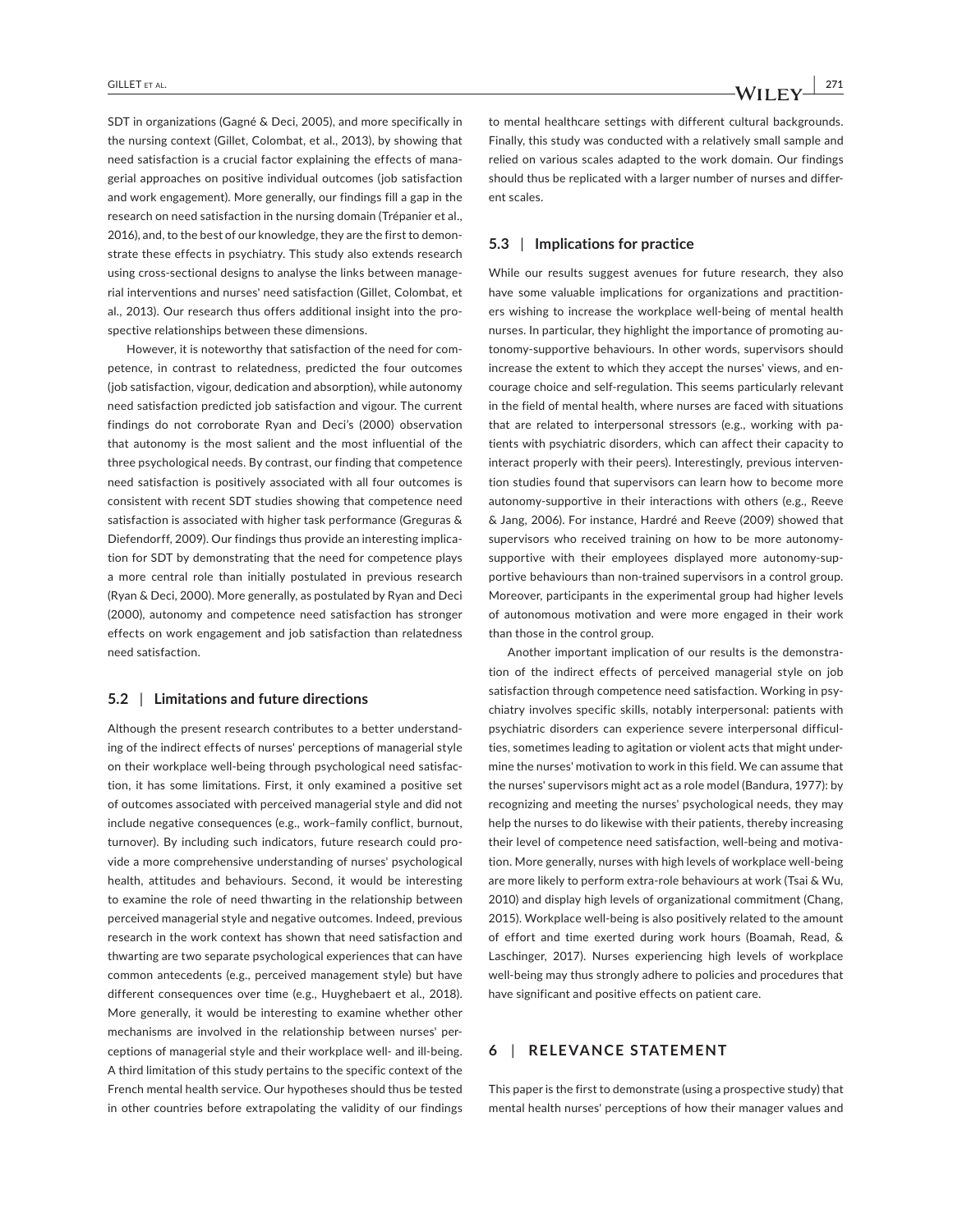#### **ƑƕƑՊ-|Պ-ՊՍ** GILLET ET aL.

supports their autonomy (hereafter referred to as managerial style) are positively related to psychological need satisfaction at work, which in turn improve nurses' workplace well-being. This paper paves the way for future interventional studies that may improve nurses' workplace well-being by targeting these specific managerial factors. Our results also suggest that improving the well-being of mental health nurses at work could enhance the quality of patient care in psychiatric settings and decrease nurses' turnover intentions.

#### **ACKNOWLEDGMENTS**

The authors thank the hospital nursing staffs and directions for their support and help in data collection.

#### **ETHICAL APPROVAL**

Prior to the work, this study was approved by the Institutional Review Board of the University Hospital of Tours, France (IRB number: 2014-002), and the CNIL (French Data Protection Authority responsible for ensuring compliance with the provisions of the French Data Protection and Freedom Act). The research was also conducted in accordance with the Helsinki Declaration, as revised in 1989.

#### **ORCID**

*Nicolas Gille[t](https://orcid.org/0000-0003-2187-2097)* **D** https://orcid.org/0000-0003-2187-2097

#### **REFERENCES**

- Almalki, M. J., Fitzgerald, G., & Clark, M. (2012). The relationship between quality of work life and turnover intention of primary health care nurses in Saudi Arabia. BMC Health Services Research, 12, 314-324. https://doi.org/10.1186/1472-6963-12-314
- Bandura, A. (1977). Social learning theory. Englewood Cliffs, NJ: Prentice-Hall
- Bidee, J., Vantilborgh, T., Pepermans, R., Griep, Y., & Hofmans, J. (2016). Temporal dynamics of need satisfaction and need frustration. Two sides of the same coin? European Journal of Work and Organizational Psychology, 25, 900-913. https://doi.org/10.1080/13594 [32X.2016.1176021](https://doi.org/10.1080/1359432X.2016.1176021)
- Blais, M. R., Vallerand, R. J., Pelletier, L. G., & Brière, N. M. (1989). L'échelle de satisfaction de vie: Validation canadienne-francaise du "Satisfaction with Life Scale" [The satisfaction scale: Canadian-French validation of the Satisfaction with Life Scale]. Canadian Journal of Behavioural Science, 21, 210-223. https://doi.org/10.1037/  $h$ 0079854
- Boamah, S. A., Read, E. A., & Laschinger, H. K. S. (2017). Factors influencing new graduate nurse burnout development, job satisfaction and patient care quality: A time-lagged study. Journal of Advanced *Nursing*, 73, 1182-1195. https://doi.org/10.1111/jan.13215
- Bozdogan, H., & Ramirez, D. E. (1987). An expert model selection approach to determine the "best" pattern structure in factor analysis models. In H. Bozdogan, & A. K. Gupta (Eds.), Multivariate statistical *modeling and data analysis* (pp. 35-60). Houten, The Netherlands: Springer.
- Brunault, P., Fouquereau, E., Colombat, P., Gillet, N., El-Hage, W., Camus, V., & Gaillard, P. (2014). Do transactive memory and participative teamwork improve nurses' quality of work life? Western Journal of
- Chang, C.-S. (2015). Moderating effects of nurses' organizational support on the relationship between job satisfaction and organizational commitment. Western Journal of Nursing Research, 37, 724-745. https ://doi.org/10.1177/0193945914530047
- Deci, E. L., Connell, J. P., & Ryan, R. M. (1989). Self-determination in a work organization. Journal of Applied Psychology, 74, 580-590. https ://doi.org/10.1037/0021-9010.74.4.580
- Diener, E., Emmons, R. A., Larsen, R. J., & Griffin, S. (1985). The satisfaction with life scale. Journal of Personality Assessment, 49, 71-75. https ://doi.org/10.1207/s15327752jpa4901\_13
- Edwards, D., Burnard, P., Coyle, D., Fothergill, A., & Hannigan, B. (2000). Stress and burnout in community mental health nursing: A review of the literature. Journal of Psychiatric and Mental Health Nursing, 7, 7-14. https://doi.org/10.1046/j.1365-2850.2000.00258.x
- Gagné, M., & Deci, E. L. (2005). Self-determination theory and work motivation. Journal of Organizational Behavior, 26, 331-362. https://doi. org/10.1002/job.322
- Gillet, N., Becker, C., Lafrenière, M.-A., Huart, I., & Fouquereau, E. (2017). Organizational support, job resources, soldiers' motivational profiles, work engagement, and affect. Military Psychology, 29, 418-433. https ://doi.org/10.1037/mil0000179
- Gillet, N., Colombat, P., Michinov, E., Pronost, A.-M., & Fouquereau, E. (2013). Procedural justice, supervisor autonomy support, work satisfaction, organizational identification and job performance: The mediating role of need satisfaction and perceived organizational support. Journal of Advanced Nursing, 69, 2560-2571. https://doi. org/10.1111/jan.12144
- Gillet, N., Fouquereau, E., Forest, J., Brunault, P., & Colombat, P. (2012). The impact of organizational factors on psychological needs and their relations with well-being. Journal of Business and Psychology, 27, 437-450. https://doi.org/10.1007/s10869-011-9253-2
- Gillet, N., Fouquereau, E., Huyghebaert, T., & Colombat, P. (2015). The effects of job demands and organizational resources through psychological need satisfaction and thwarting. The Spanish Journal of Psychology, 18, E28. https://doi.org/10.1017/sjp.2015.30
- Gillet, N., Gagné, M., Sauvagère, S., & Fouquereau, E. (2013). The role of supervisor autonomy support, organizational support, and autonomous and controlled motivation in predicting employees' satisfaction and turnover intentions. European Journal of Work and Organizational Psychology, 22, 450-460. https://doi.org/10.1080/13594 [32X.2012.665228](https://doi.org/10.1080/1359432X.2012.665228)
- Gillet, N., Morin, A. J. S., Huyghebaert, T., Burger, L., Maillot, A., Poulin, A., & Tricard, E. (2019). University students' need satisfaction trajectories: A growth mixture analysis. Learning and Instruction, 60, 275-285. https://doi.org/10.1016/j.learninstruc.2017.11.003
- Gillet, N., Rosnet, E., & Vallerand, R. J. (2008). Développement d'une échelle de satisfaction des besoins fondamentaux en contexte sportif [Development of a basic needs satisfaction scale in the sport context]. Canadian Journal of Behavioural Science, 40, 230-237. https:// doi.org/10.1037/a0013201
- Gillet, N., Vallerand, R. J., Paty, E., Gobancé, L., & Berjot, S. (2010). French validation and adaptation of the perceived autonomy support scale for exercise settings to the sport context. International Journal of Sport and Exercise Psychology, 8, 117-128. https://doi.org/10.1080/16121 [97X.2010.9671937](https://doi.org/10.1080/1612197X.2010.9671937)
- Greguras, G. J., & Diefendorff, J. M. (2009). Different fits satisfy different needs: Linking person-environment fit to employee commitment and performance using self-determination theory. Journal *of Applied Psychology*, 94, 465-477. https://doi.org/10.1037/ [a0014068](https://doi.org/10.1037/a0014068)
- Hamaideh, S. H. (2012). Occupational stress, social support, and quality of life among Jordanian mental health nurses. Issues in Mental Health *Nursing*, 33, 15-23. https://doi.org/10.3109/01612840.2011.605211